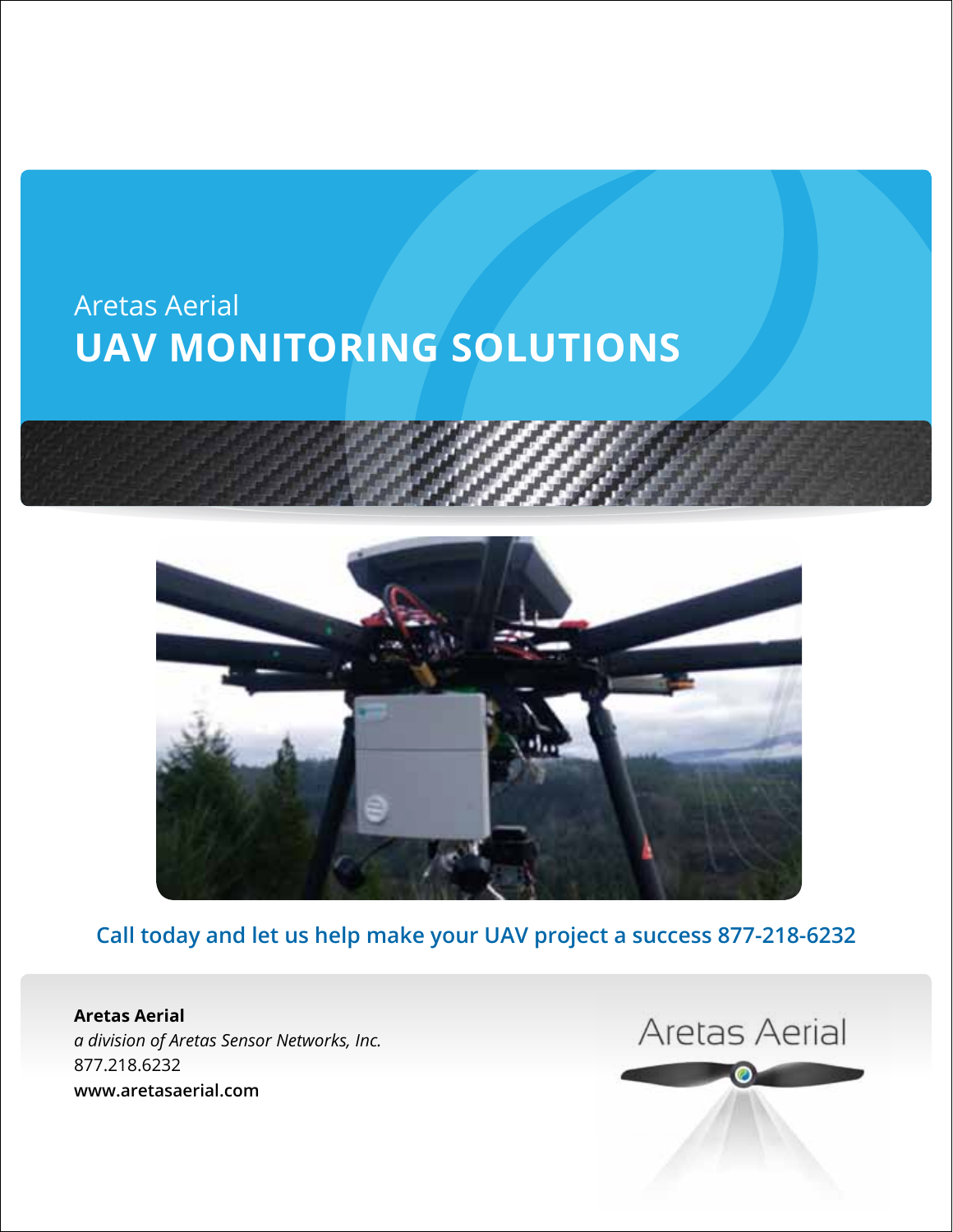# **UAV Monitoring Solutions**

**V Series Overveiw**

## **UAV Systems**

**1. UAV Vehicle** We help chose the right UAV for your specific needs



**2. Components Payload** The right components for the job which can include:

### **FLIR THERMAL IMAGING**



### **HD VIDEO & PHOTOGRAPHY**



**3. Live & Archived Data** Live on-site data for immediate decision making. Archived data for investigations



#### **Additional Sensor Options**

| <b>CO</b> Carbon Monoxide             |
|---------------------------------------|
| <b>CO2</b> Carbon Dioxide             |
| <b>NO2</b> Nitrogen Dioxide           |
| O <sub>3</sub> Ozone                  |
| <b>VOC</b> Volatile Organic Compounds |
| <b>PM</b> Particulate Mater           |

### **Aretas Aerial - Live Actionable Data**

Aretas Aerial is a turn-key provider of UAV driven solutions from custom data gathering such as video, FLIR and radiation, to pilot services or training your team. We engineer all of the solutions for your specific needs in-house to meet your goals fast and within budget.

Aretas specializes in creating complete sensor platform packages that mount directly to UAV vehicles to meet a variety of data collection needs.

We offer complete UAV + Sensor Packages with multirotor





& fixed-wing UAVs or you can mount sensor packages to your own UAV vehicle.

### **Online Analytics**

This real-time reporting can be viewed from your PC using the Aretas mapping & reporting software giving you access to critical data to make decisions 24/7 at any of your locations world-wide. The software allows you to set alerts, strategies, thresholds, view historical data and watch numerous locations and buildings at once. Call today for a free demo of the system.

### **HD Video, Thermal & Photography Data**



 The Aretas Aerials technical team can integrate a wide variety of HD cameras onto your UAV. Perfect for finding people or



 animals in rough terrain. Live thermal imaging delivered to your base-station allows you to give your team immediate information on-the-ground.

### **Multiple Gas Sensors**

All of the Aretas Aerial solutions are expandable to include one or more of our core sensor technologies such as temperature, relative humidity and gases such as VOCs. Aretas is an agile company that will work with you to create the specific monitoring solutions you need.

### **Custom Payloads - HD Video / DSLR Camera**

UAV's can be customized to carry just about any camera type from small form factor HD to small body cinema grade camera such as the Blackmagic. With such a wide variety of camera solutions on the market, we can suggest some for your needs, or integrate your ideal solution right onto your chosen platform.





**Aretas Aerial** *a division of Aretas Sensor Networks, Inc.* 877.218.6232 | **www.aretasaerial.com**



**More options available!**